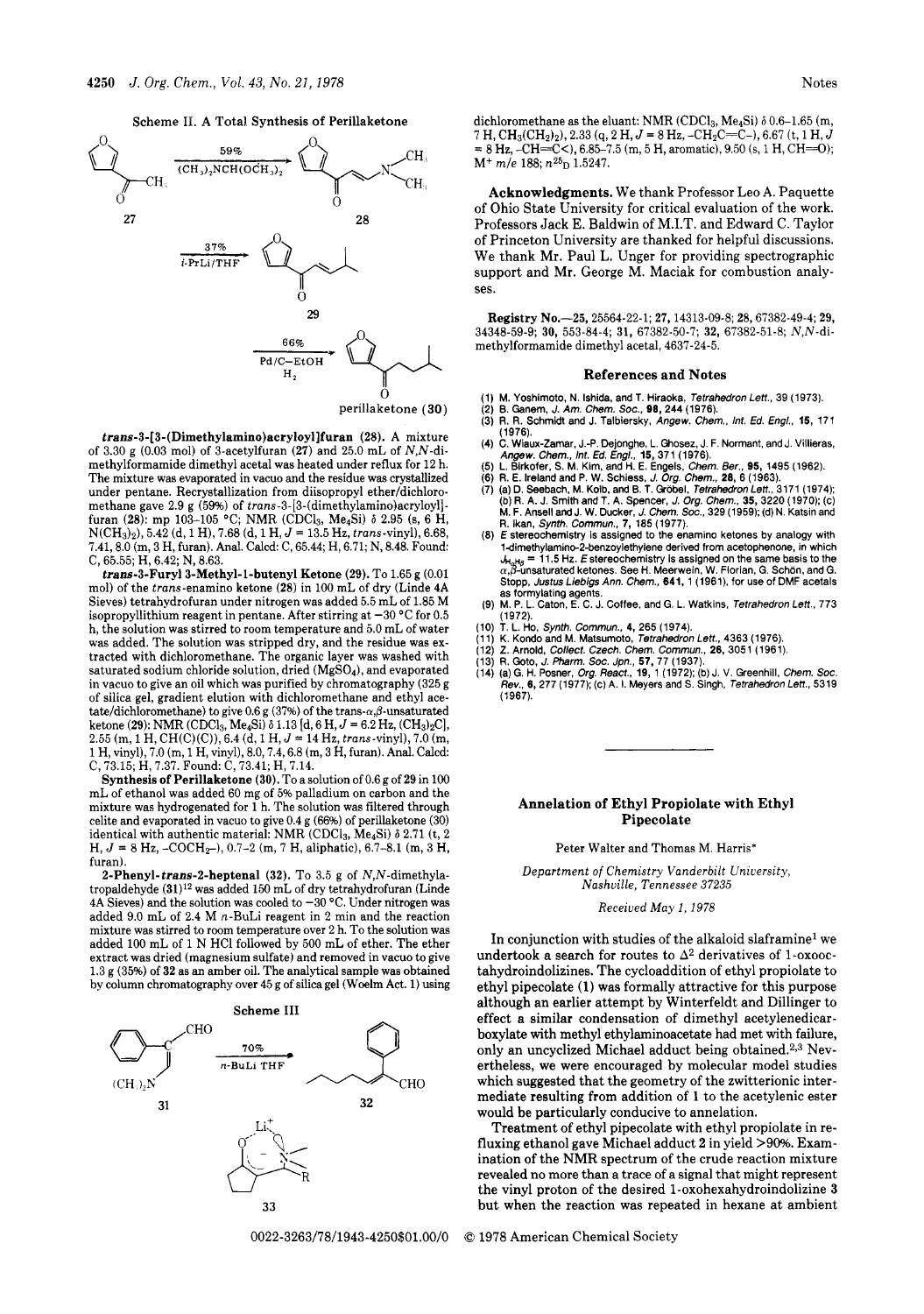

temperature, the NMR spectrum showed, in addition to **2,** a substantial amount of a second product having a vinyl proton singlet at **6.75** ppm. Integration indicated the molar ratio of **2** and the new compound in the product mixture to be **63:37.**  When refuxing hexane  $(\sim 70 \degree C)$  was employed as the solvent, the latter compound represented **54%** of the product mixture; with refluxing heptane  $(\sim 100 \text{ °C})$  it reached 74%. GLC showed only the two products being formed and these compounds were separated by preparative GLC although substantial losses, particularly of **3,** were experienced during the process due to air-oxidation and thermal degradation. The new compound was identified **as 3** on the basis of spectral data and elemental analyses. Compounds **2** and **3** are both formed by pathways which are irreversible under the reaction conditions, the relative yields being independent of reaction times. Moreover, **2** when resubmitted to refluxing heptane was not converted into **3,** proving that it is not a precursor of **3** in the condensation reaction.

Attack of ethyl propiolate on ethyl pipecolate probably occurs axially to give cis zwitterion **4a** having the two substituents on the same face of the piperidine ring, although trans zwitterion **4b** arising by equatorial attack would also be capable of cyclization. In ethanol, proton transfer from solvent intercepts **4** before intramolecular acylation can occur but in hydrocarbon solvents, where the zwitterion is the only source of protons, acylation competes effectively with inter- and intramolecular proton transfer.

The structure of the zwitterionic intermediate appears to be crucial to this annelation reaction. Only Michael adduct **5** was obtained from the condensation of ethyl propiolate with the ethyl ester of proline, probably because eclipsing interactions hinder cis attack of ethyl propiolate on the proline ester. Trans zwitterion **6,** which forms instead, is structurally incapable of cyclization and consequently undergoes a proton transfer to give **5.** Cyclization is unlikely with zwitterionic intermediates which are conformationally mobile. Although the condensation of methyl ethylaminoacetate with dimethyl acetylenedicarboxylate was carried out by Winterfeldt and Dillinger in tert-butyl alcohol which precluded cyclization, we have obtained a similar result from the condensation of ethyl methylaminoacetate with ethyl propiolate in refluxing



heptane. The latter reaction gave predominantly Michael adduct **7;** a trace of a second component, possibly pyrrole **8** or **9,** was obtained but the compound was unstable and was not fully characterized.

### **Experimental Section**

NMR spectra were obtained with a JEOL MH-100 **100** MHz spectrometer operating in the external lock mode. Spectra were obtained in dilute solution in CDC13 or CC4. Mass spectra **(70** eV) were obtained with an LKB-9000 spectrometer using the direct inlet. Elemental analyses were performed by Galbraith Laboratories, Inc., Knoxville, Tenn.

Condensations **of** Ethyl Propiolate with Esters **of** Amino Acids. Ethyl Pipecolate. A solution of ethyl propiolate **(0.4** g, **4.1** mmol) in **2** mL of heptane was added dropwise to **0.64** g **(4.1** mmol) of ethyl pipecolate in refluxing heptane **(10** mL) under N2. After **15** min, a sample was removed and added to CDCl<sub>3</sub>; the NMR spectrum showed the reaction was essentially complete and had given a **24:76** mixture of **2** and **3.** Heptane was removed under a stream of  $N_2$  and the residue was partitioned by GLC on a column of  $3\%$  OV-17 (Chromosorb W) at 240 °C. Compound 3, ethyl 1-oxo-1,5,6,7,8,8a-hexahydroindolizine-2-carboxylate, eluted first: NMR 6 **1.3** (t) and **4.3 (q,** C2H5), **6.75**  (s, not exchangeable with  $D_2O$ , 3-CH), the remaining protons appeared in unresolved multiplets at **3.9,2.7,** and **2.0-1.6;** MS *mle* **209**  (parent), **163,135,107.** The compound was sensitive to oxygen and had to be stored under  $N_2$  at  $-10$  °C.

Anal. Calcd for C<sub>11</sub>H<sub>15</sub>NO<sub>3</sub>: C, 63.16; H, 7.18,; N, 6.70. Found: C, **62.93;** H, **7.11;** N, **6.63.** 

Compound  $\boldsymbol{2}$  was retained  $35\%$  longer than  $\boldsymbol{3}\text{: NMR } \delta$   $1.3~(2\times\text{t})$  and <sup>=</sup>**13** Hz, -CH=CHCO-), the remaining protons appeared in unre- solved multiplets at **3.18, 2.22, 2.12,** and **1.9-1.5** (the proton at **4.61**  underwent exchange  $(t_{1/2} \sim 20 \text{ min})$  with  $D_2O$ ; the doublet at 7.68 collapsed simultaneously to a singlet.); MS *mle* **255** (parent). The compound was sensitive to oxygen and was stored under  $N_2$  at  $-10$ "C.  $4.3$  (2  $\times$  q, 2  $\times$  C<sub>2</sub>H<sub>5</sub>), 4.61 (d, *J* = 13 Hz, -CH=CHCO-), 7.68 (d, *J* 

Anal. Calcd for C13H21N04: C, **61.18;** H, **8.24;** N, **5.49.** Found: C, **61.31;** H, **8.12;** N, **5.44.** 

Proline Ethyl Ester. Similar treatment of the ethyl ester of proline gave exclusively Michael adduct **5:** NMR 6 **1.25 (2** X t) and **4.15 (2** X -CH=CHCO-), the remaining protons appeared in unresolved multiplets at **3.7-3.2** and **2.3-1.8;** MS *mle* **241** (parent). The com- pound was air sensitive.  $q$ ,  $2 \times C_2H_5$ , 4.61 (d,  $J = 13$  Hz,  $-CH=CHCO-$ ), 7.65 (d,  $J = 13$  Hz,

Anal. Calcd for C12H19N04: C, **59.75;** H, **7.88.** Found: C, **59.49;** H, **7.80.** 

Ethyl Methylaminoacetate. Similar treatment of the ethyl ester of methylaminoacetic acid gave 90% of Michael adduct **7:** NMR 6 **1.27 (2** X t) and **4.19 (2** X **q, 2 X** C2H5), **2.96** (s, NCH3), **3.89** (s, CHz), **4.64**  MS *mle* **215** (parent). (d, *J* = **13** Hz, -CH=CHCO-), **7.43** (d, **J** = **13** Hz, -CH=CHCO-);

Anal. Calcd for C<sub>10</sub>H<sub>17</sub>NO<sub>4</sub>: C, 55.81; H, 7.91. Found: C, 55.62; H, **7.81.** 

A more volatile component was obtained from the reaction in very low yield and is provisionally assigned as cycloadduct 8 or **9:** NMR  $\delta$  1.3 <sup>(t)</sup> and 4.3 <sup>(q, C<sub>2</sub>H<sub>5</sub>), 3.6 <sup>(s, NCH<sub>3</sub>), 6.2 <sup>(d)</sup> and 6.9 <sup>(d, ring CH's,</sup></sup></sup>  $J = 2.8$  Hz); MS  $m/e$  169 (parent). The compound was highly air sensitive and was not characterized further.